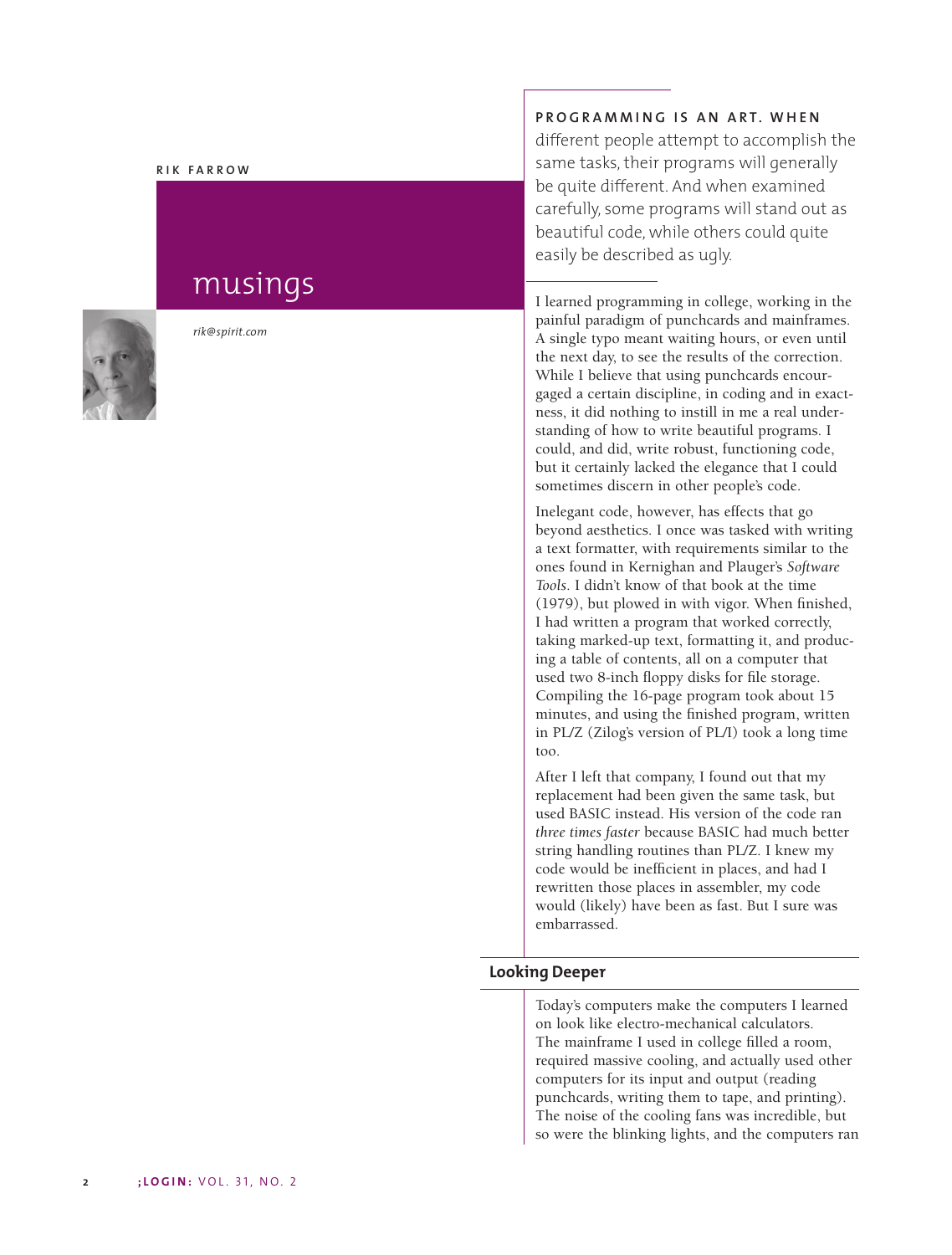slowly enough that you could actually watch patterns emerge in the display of memory address accesses. With systems like these, every instruction counted.

When we write programs today, we can easily be misled into believing that elegance and efficiency don't matter. Instead, our fast computers can fool us into thinking that everything is running fine. Problems often don't emerge until a program goes into production and fails under real loads, or turns out to include a security flaw that converts code into a back door.

For this issue, I sought out programmers who were willing to write about their art. I was fortunate that Brian Kernighan was willing to share his experience in teaching advanced programming. Brian's article explains how he uses testing to maintain AWK and uses that same testing in his classes. I found myself wondering if I would have been a better programmer had I learned the testing discipline that Brian instills in his students today.

David Blank-Edelman's Perl column also begins by discussing testing in Perl. Various Perl modules provide a framework that can be properly (or poorly) used to aid in building packages that can be tested before installation.

Diomidis Spinellis has written about the effects of the many levels of performance found in modern computer memory. The amount of memory available to run programs at full speed on modern processors is tiny, and each additional level offers lower performance. Diomidis explains how the different levels function, provides hints for improving performance in critical areas, and concludes with an analysis of price/performance of memory that is sure to arouse some discussion.

You will also discover other programming-focused articles. Chaos Golubitsky writes about cflow, a tool she used when analyzing the security of IMAP servers in her LISA '05 paper. Luke Kanies explains why he chose Ruby for his implementation of Puppet. If you have heard about Ruby and are wondering if you should learn it, you should read Luke's article.

Nick Stoughton reports on his work on several standards committees, work that has real impact upon both programming and open source. If you care about these issues, you need to read Nick's report.

#### **Fond Dreams**

While I have been busy ranting about the need for new operating system design, Andrew Tanenbaum and his students have been busy writing MINIX 3. I don't know how many times I have written about the need for a small kernel that can be trusted and running services without privileges, in their own protected memory domains, but MINIX 3 actually does this.

Andy wrote MINIX as a tool for teaching operating systems back when the next best thing was UNIX, an operating system that was growing far beyond an easy-to-understand size and was encumbered by copyrights and AT&T lawyers. While we now have open source operating systems, such as Linux and the BSDs, they too have grown in size and complexity over the years. MINIX 3 manages the feat of being a next-generation operating system with an actually comprehensible size. The kernel is only 4000 LoC (almost equally split between C and assembly), and the process management server is 3600 lines of C. The file containing the implementation of execve() is 594 LoC in MINIX 3 (servers/pm/exec.c) and 1496 LoC in Linux (2.6.10/fs/exec.c).